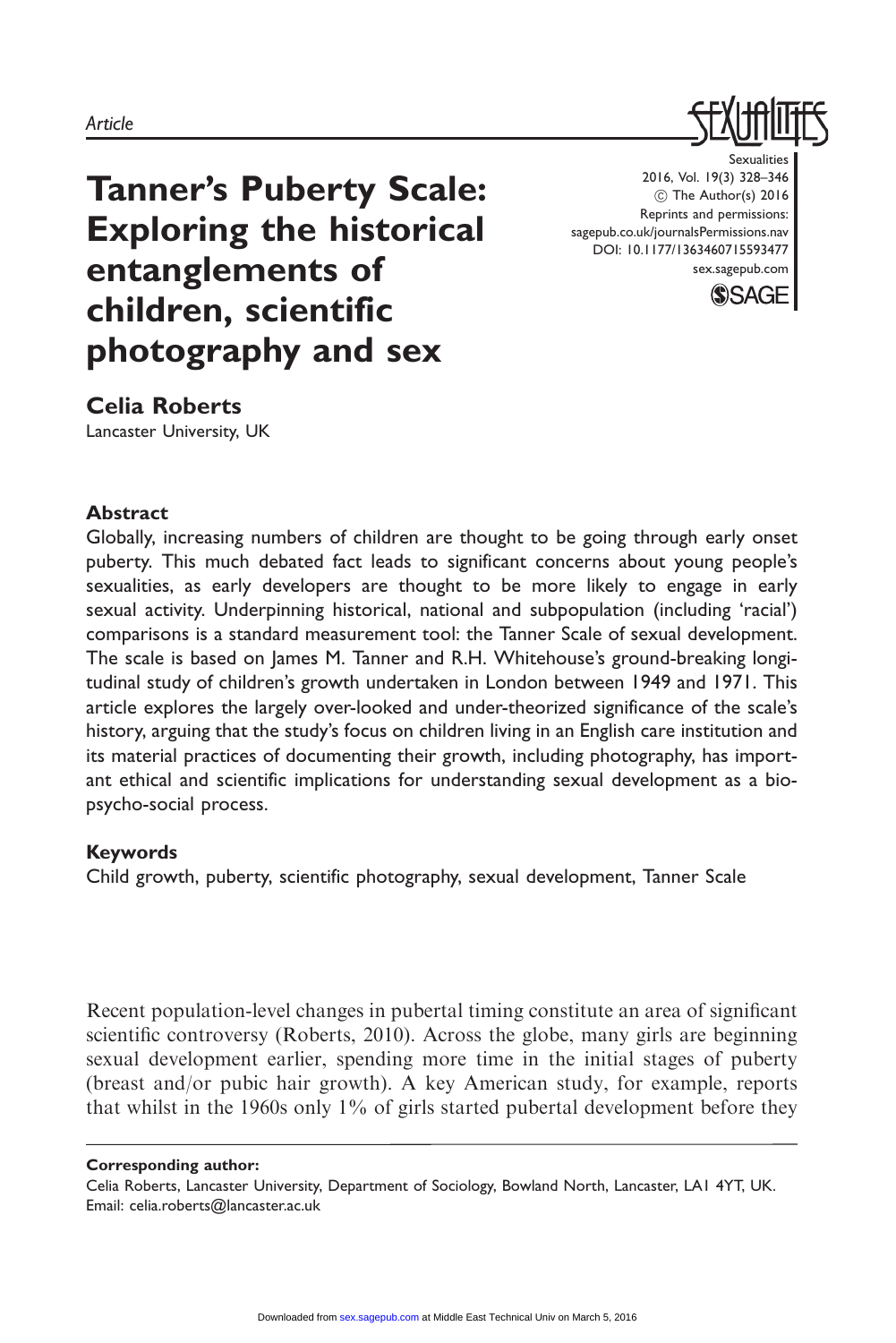turned eight, in the 1990s 48% of girls in some sub-populations had this experience (Herman-Giddens et al., 1997). Similar changes have since been reported in Europe and Asia (Aksglaede et al., 2009; Ma et al., 2009; Rubin et al., 2009). Related changes are also documented in boys, with one well-cited study reporting that male puberty in America now occurs six months to two years earlier than in the 1960s, depending on ethnicity (Herman-Giddens et al., 2012). Widely agreed to be of a different ilk to earlier historical shifts in pubertal timing thought to result from improved nutrition, these changes provoke professional and public concern about long-term health, environmental toxins, obesity and young people's sexualities. Early developing girls in particular are said to be more likely to be involved in early sexual encounters, to be exposed to unwanted sexual approaches and to engage in other risk-taking behaviours (Downing and Bellis, 2009; Grabner et al., 1999).

Epidemiological and clinical claims about changes in pubertal timing rely on internationally shared norms and standards of child growth and sexual development. The most significant of these is the Tanner Scale, based on British auxologist James M. Tanner and R.H. Whitehouse's longitudinal study of English children (1949–71). This paper explores the history of this scale, asking who was involved in this study, uncovering what kinds of 'cuts' (Barad, 2007) were made in establishing this international standard and articulating the associated costs both to young people and to the scientific study of puberty. The history of the Tanner Scale – its troubling entangling of children, photography and sex – raises both important conceptual questions about the nature of sexual development and ethical concerns about how it should be studied. Rather than a neutral scientific tool, the Tanner Scale is a significant actor in the making of modern sexed bodies.

## Measuring children: The early science of growth

Auxology, the interdisciplinary scientific study of growth, has its roots in mid-18th century attention to measurement and recording. The first textbook on growth, written in 1729 by Prussian physician Johann Stöller, was entirely theoretical, containing no measurements of children. In 1754, however, physician Christian Jampert presented a thesis based on measurements of children in a Berlin orphanage. In 1777 the first longitudinal study of growth was reported in George LeClerc Comte de Buffon's Natural History. Based on measurement of his assistant Phillip Gueneau de Montbeillard's son from birth to adulthood (1759–77), this study confirmed the concept of a 'pubertal growth spurt' and seasonal changes in growth rate. Some 60 years later Belgian mathematician Adolphe Quetelet combined a mathematical approach with empirical data on children's growth, using data from measurements of his own children.

Across the 19th century a new style of growth research involving a more systematic study of groups of children developed in Europe and the United States. That century's sentimentalization of childhood saw rising interest in some children's health, campaigns to promote their interests and the establishment both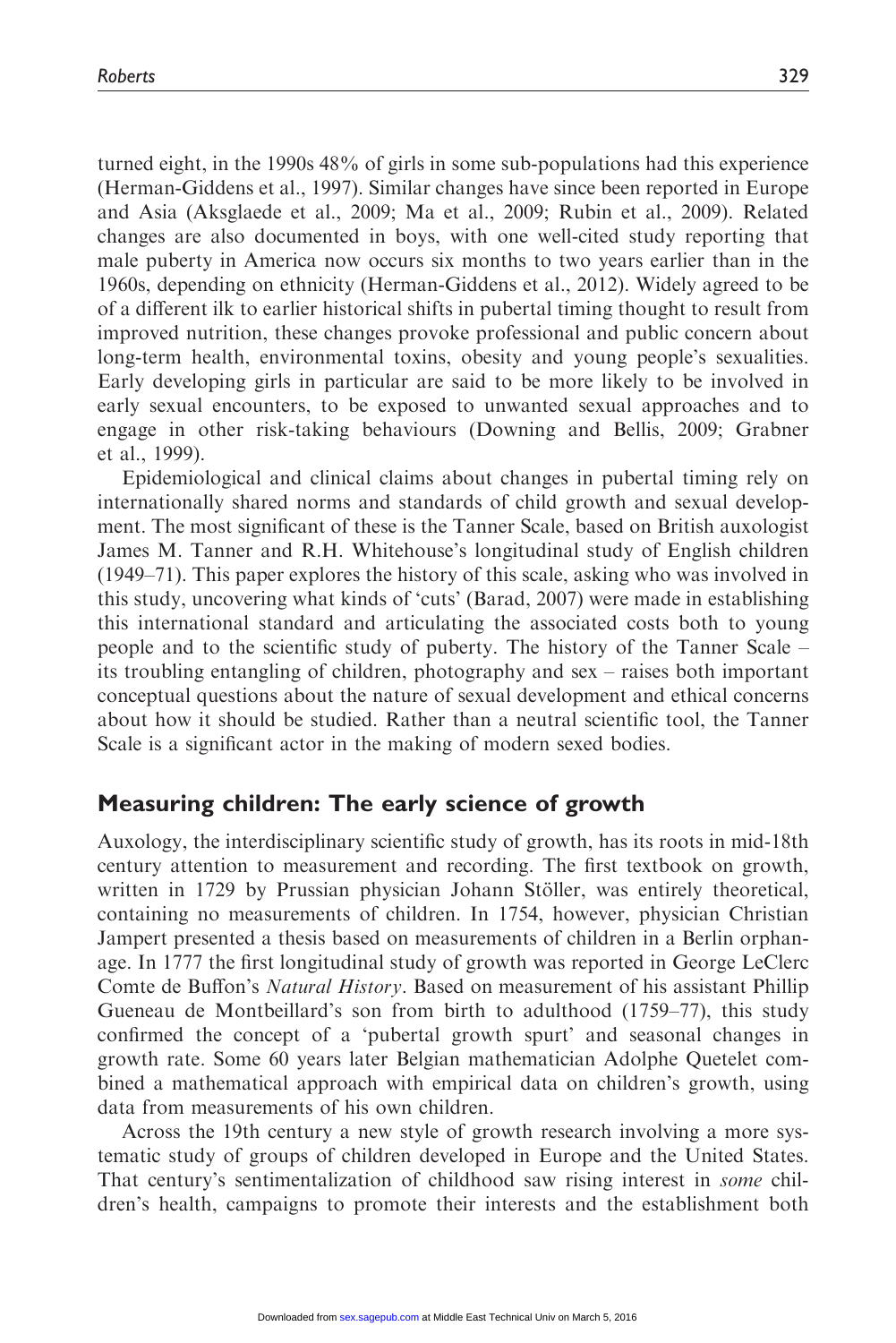of paediatrics as a speciality and institutions to care for destitute children (Lederer, 1992: 96; Lesko, 2012: 72–4). Interest in children's wellbeing was strongly articulated with discourses of race, class and sex: Black American children in the first part of the century, for example, were most often measured in attempts to protect them from post-slavery child smuggling (Tanner, 1981b: 165). In the second half of the century, new measures to protect and care for young people on both sides of the Atlantic rendered particular groups of children – those living in newly-formed care institutions due to disability, neglect and/or poverty – readily accessible research subjects. 'Orphans' (children living in orphanages who may or may not have had living parents) frequently served as research materials for American and European scientists from the late 19th century and into the next century. Consent to perform experimental interventions, which were sometimes dangerous and often unpleasant, needed only to be obtained from the institution (Lederer, 1992a and b; Lederer and Grodin, 1994; Lederer and Moore, 1996), whilst regimentation of life in such institutions facilitated a kind of technical scientific control.

In the early to mid-20th century, researchers such as anthropologist Franz Boas, psychologists Bird T. Baldwin, Nancy Bayley and Frank Shuttleworth, and auxologist Howard Meredith argued the growth curves obtained from cross-sectional samples were quite different to those obtained by following individuals over time. In the 1920s and '30 s, several large-scale American longitudinal studies, including Baldwin's pioneering study based at the Iowa Child Welfare Research Station (results published by Meredith in the 1930s), the Harvard Growth Study and the Ohio-based Fels Longitudinal Study, tracked the growth of children recruited from schools and local families. Initiated during the Great Depression, these studies had a strong focus on the impact of poverty on child growth. Both this focus and their methods inspired the subsequent English research: in the late 1940s, Tanner visited various US studies and learnt Meredith's measuring techniques (Tanner, 1981b).

# Building the Tanner Scale: Engaging the children of Harpenden

In 1948, Tanner was approached by E.R. Bransby, a nutritionalist at the Ministry of Health who had researched children's nutritional requirements at the Highfield Branch of the National Children's Home, Harpenden, just outside of London. Bransby had money from the ministry for a long-term study of children's growth (Tanner, 1981: 349). Later that year Tanner travelled to Harpenden with his military-trained assistant, Reginald H. Whitehouse, to begin the study of children's growth that was ultimately to form the basis of international clinical norms around growth and puberty.

Children living at Harpenden were studied from 1949–71. Overall, 450 boys and 260 girls participated in the research; of these, 85 boys and 48 girls were studied for 10 years or more (Tanner, 1981: 353). Tanner and Whitehouse visited the institution every three months, measuring each child every six months from the age of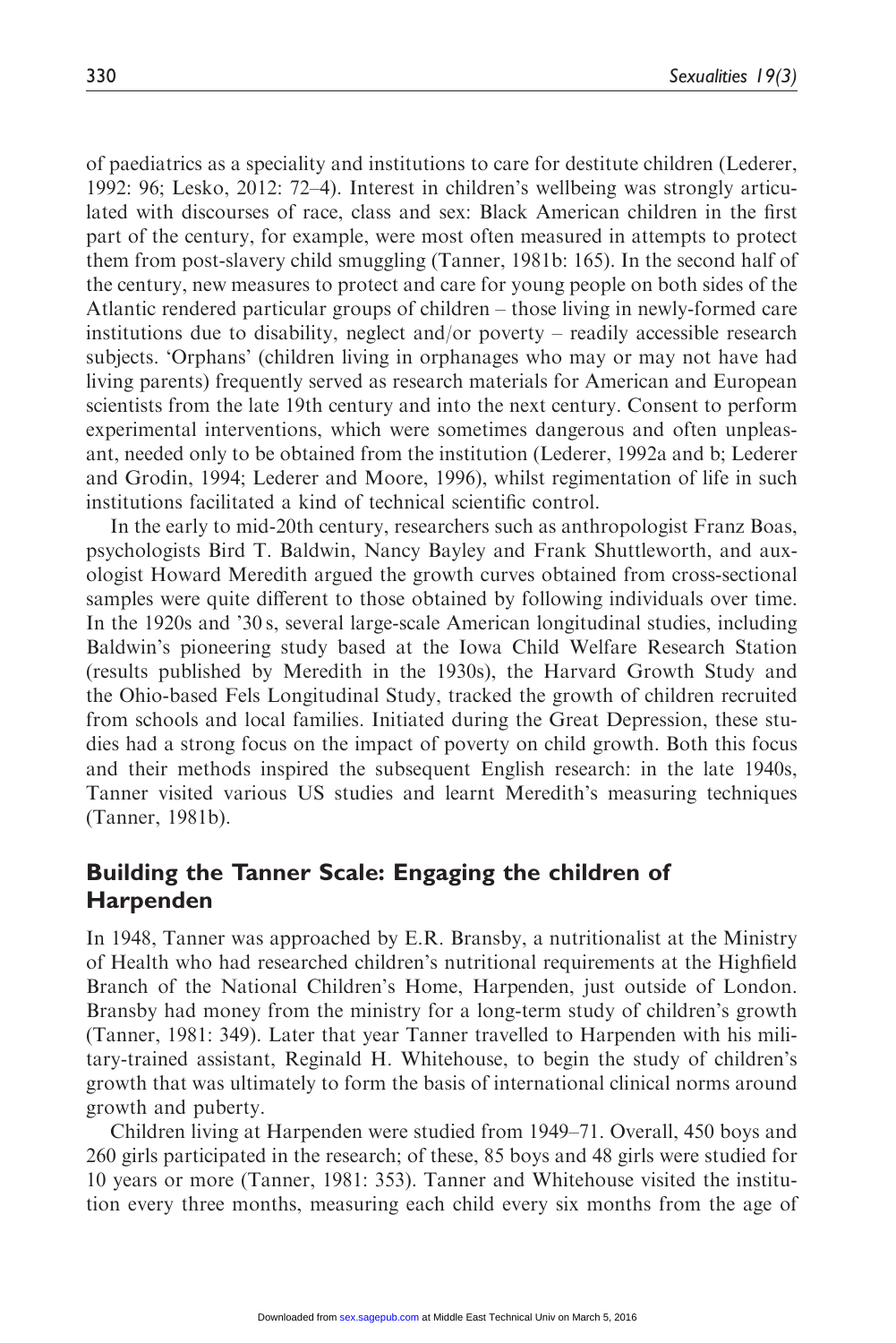three or four, and then every three months during puberty. These measurements were meticulously taken and recorded, forming the basis for several groundbreaking papers (e.g. Tanner, 1962; Marshall and Tanner, 1969, 1970), the development of the Tanner Scale of pubertal changes (1955) and the publication of the Atlas of Children's Growth: Normal Variation and Growth Disorders (Tanner and Whitehouse, 1982). Building on the accumulated knowledge of the two centuries of research described above, this study today underpins most clinical and research-based measurements of child growth and pubertal development.

Tanner and Whitehouse's study was exemplary in its elaboration of modern scientific methods and approaches, including the systematic employment of disadvantaged children as research subjects. Institutions like the British National Children's Home provided exciting possibilities for researchers wanting to understand more about children's bodies. Accessing such children in the 1940s–70 s was relatively straightforward in the United Kingdom. It was not until the 1960s, following the Nuremberg Code of informed consent (1947) precluding research on children because they could not consent and the 1964 Helsinki Declaration of the World Medical Associations allowing adults to give proxy consent for children, that clinical experimentation on children became a matter of international concern (Brierley and Larcher, 2010; Epstein, 2007: 42). Although in the UK, the Committee of the Safety of Medicines (1964) and the Medicinal Act of 1968 controlled the use of medicines in clinical trials, there was no specific legislation on the use of children in non-therapeutic research during the period of Tanner's study. It was not until the mid-1990s that British researchers became legally obliged to consult and follow the advice of clinical research ethical committees (Brierley and Larcher, 2010; Larcher, 2009). In publications from the Harpenden study, consequently, Tanner does not describe a process of obtaining either participants' or their parents' consent to involvement.

During visits to Harpenden, Whitehouse made 15 measurements of each child according to standardized protocols. Over the study period this amounted to 15 measurements on 9000 child occasions. Children were required to hold their bodies in particular ways during each test: for height measurements they had to stretch up, 'assisted by the measurer applying upward pressure under the ears' (Tanner, 1981: 352). The anthropometrist used verbal encouragement and held down the child's heels if they came off the floor (Tanner and Whitehouse, 1982: 2). For seated measurements children 'stretched up as much as possible, aided by gentle pressure under the chin', whilst for supine measurements children lay on their backs with knees bent up to a right angle. The unique anthropometic instruments devised by Whitehouse to make these measurements are now standard internationally.

### Scientific photography and the measuring of children's bodies

During measurement sessions, Tanner took individual photogrammetric pictures: 'pictures so made that enlargements remain dimensionally accurate to the extent that measurements can be taken off them' (Tanner, 1981: 352). This involved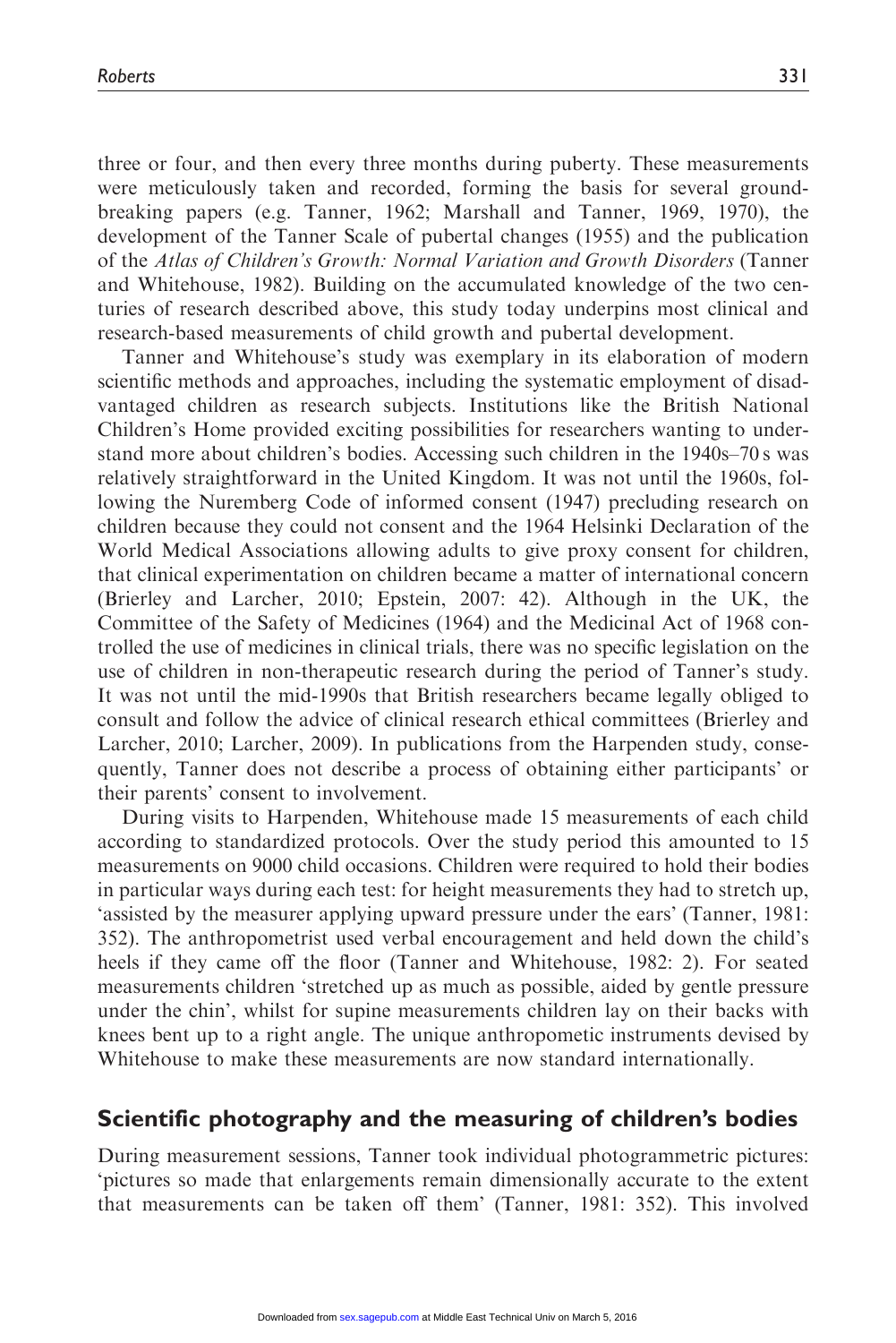strenuous control from both children and scientists: 'the child stood motionless on a turntable placed 10 metres from the camera and was posed in the standard position recommended for somatotyping ... The turntable was then turned (electronically, in later models) to give side and back views' (Tanner, 1981: 352).

A selection of these images is reproduced in the Atlas of Child Development, which contains two oversize pages per child: one displaying growth charts and giving a short written history and description, and the other a set of photographs following the child from early childhood to adulthood. These black and white images are unnerving: the children are naked, their eyes covered with black triangles. Bodies, shown in frontal, side-on and back profiles, are positioned on a set of grid lines. The eye covering does little to hide the children's identities: their bodies are otherwise profoundly exposed. Although in the Atlas the children's facial expressions and bodily deportment are usually highly controlled and 'neutral', several of the younger children (aged between three and five) appear distressed and/or unable to follow the strict instructions (they are turning away, leaning or slumping).

Tanner's images follow a tradition of medical photography stemming from the mid-19th century in which photographs, in contrast to illustrations, represented accuracy and scientific dispassion (Jackson, 1995; Maehle, 1993; O'Connor, 1995). Building on earlier studies of criminals, this tradition developed in the later decades of that century alongside a increasing emphasis on the collection of statistical data about children's bodies and the detailed analysis of physical differences of pathologized groups (Jackson, 1995: 323). Sometimes such individuals were photographed naked in order to demonstrate the effectiveness of particular treatments. Tanner's images, in contrast, are intended as objects for measurement and the construction of statistics. In the *Atlas*, they are also visual 'examples' of an individual's change over time. Photography was also widely used in the 19th and 20th centuries in scientific work on 'race'. The sciences of anthropometry and anthropology used standardized photographic techniques to document different bodily 'types' and the 'differences' between 'races'. Intended for measurement and analysis, like Tanner's, such images were often taken in front of a grid with the subject standing next to a measuring device. Subjects were immobilized by metal stands and other devices. These images were widely used as part of British colonial projects into the early 20th century (Cooper, 1995: 60).

The historical literature on scientific photography illuminates the ways in which cultural understandings of bodies are articulated through visualizing practices intended to ensure objectivity. Tanner and Whitehouse's precise techniques constitute a highly elaborated version of the attempt to represent bodies as physiological entities. Such precision does not successfully reduce bodies to mere objects. The practices with which Tanner and Whitehouse engaged the children of Harpenden articulate a wide range of social relations: of class, dis/advantage, health, race and sex/gender. Situating these practices and the resulting images in a history of scientific photography illuminates the material-semiotic relations that make possible this particular rendering of 'objective facts'. Most notably, perhaps,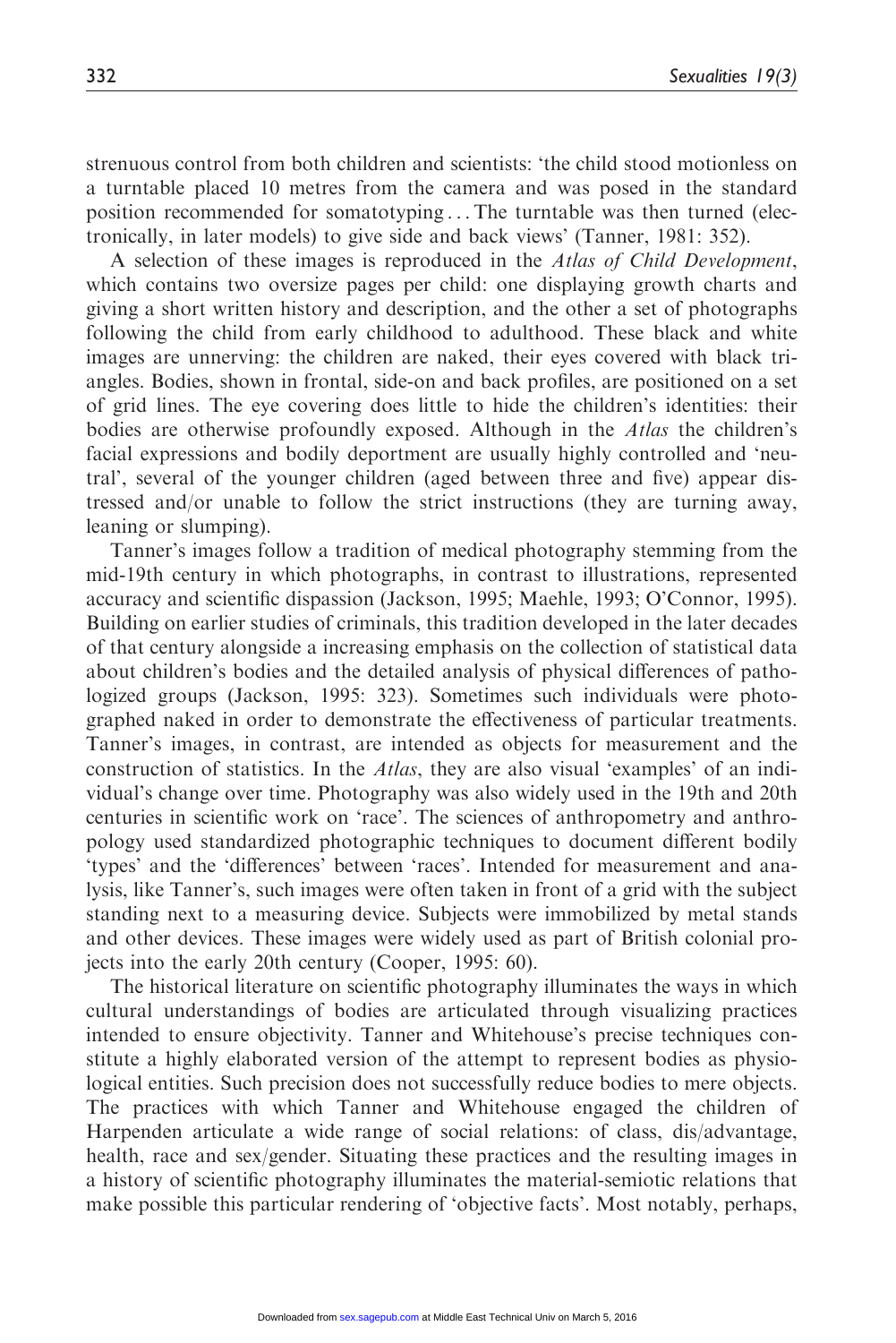it underlines the significance of the disadvantaged social position of these children: living in a children's home made it difficult to resist Tanner and Whitehouse's scientific figurations of development.

## What to measure? Accuracy, choice and expertise

The Harpenden Growth Study focussed on physiological measurements of subjects' bodies and of the photogrammetric images. Tanner and Whitehouse also used callipers to measure fat in children's skin and x-rays to record bone growth. Some clinical and orthodontic examinations were also completed. In subsequent writing, Tanner describes his decisions about which data to collect: 'No psychological work was undertaken, nor any physiological research, after an early disappointment over the accuracy of 24-hour urine collections (bottle-sharing and beer-substitution being excessive)' (Tanner, 1981: 353). Here, I suggest, we can see the effective resistance of some Harpenden children.

Introducing himself to a 1953 meeting of experts in Geneva, Tanner described this lack of physiological and biological data as 'a very grave gap in our investigation', stating that 'it is a matter of money and space as usual' (Tanner, in Tanner and Inhelder, 1956: 19). He also affirmed that 'we do not have at the present time any psychiatric or psychological studies in progress, and this is a field about which I... know, practically speaking, nothing'. This failure to take account of the psychological aspects of the children's development was, I suggest, underpinned by the historically situated figuration of institutionalized children as convenient – albeit sometimes resistant – research materials. Itself a legacy of the history outlined earlier, this figuration's central role in the Harpenden research has important ethical and scientific implications for the study of puberty today.

So who were the participants in this study? Some were parentless children who had lived in the home since they were babies. Others – in increasing numbers as the study went on – were taken into the home 'as the result of family breakdown' (Tanner, 1981: 353). They were all from working-class families and all had experienced (potentially traumatic) separation from familiar carers and surroundings. Some may have experienced abuse and/or neglect. Although noting these specificities, Tanner describes study participants as 'healthy', 'well nourished' and 'ordinary'. Any difficulties the children experienced in living at the national children's home are effaced. The participants' atypicality is constrained to their backgrounds which might, Tanner argues, affect the timing of their development (and hence the numerical values of their growth curves) but not its overall shape:

The Harpenden Growth Study data were used to determine the shape of the individual height and weight curves at adolescence, but they are not suitable as figures on which to base standards. For one thing, they are obviously too limited in number, and for another they come from boys and girls living in a children's home. The home is an extraordinarily good one, in which the children live in 'family units' consisting of a dozen boys and girls of all ages supervised by a housemother and her younger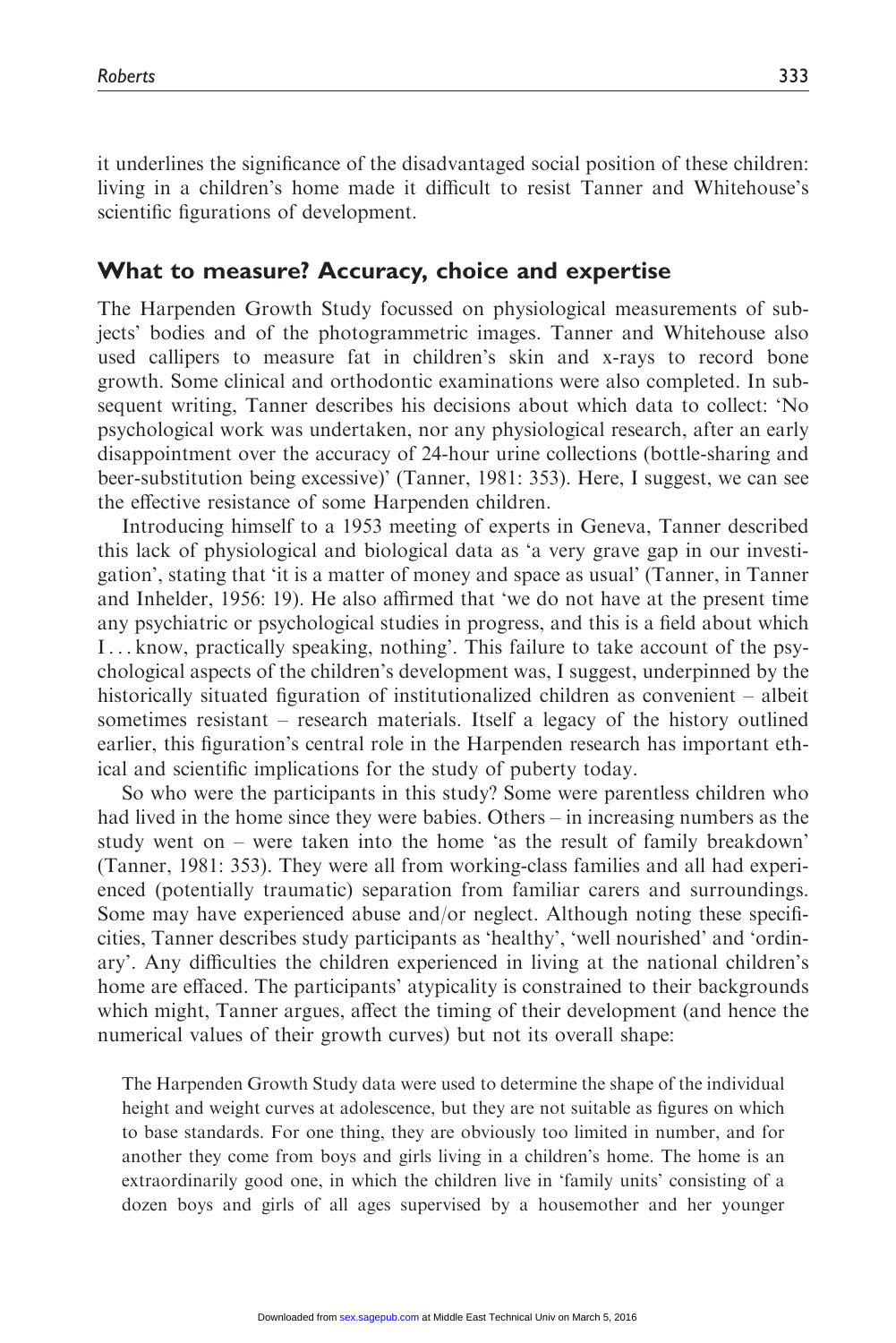assistant. ...The home is well situated in extensive grounds, the food is excellent, and the children attend the schools in the town in the ordinary way. We think it very unlikely that the shapes of these children's adolescent growth curves are in any way unusual, but menarche does occur slightly later than in the London County Council children. For this reason in making the standards we have moved the age of peak velocity of height and weight earlier by 0.2 yr. in both sexes. ...These figures are probably closely representative of urban children of average economic status in Southern England in the early 1960s. (Tanner et al., 1956: 465)

Although keen to represent the majority of children in their study as typical (if 0.2 years slower than their peers), Tanner and Whitehouse sometimes stressed the developmental effects of deprivation and neglect: indeed, Tanner is today highly regarded for his emphasis on the social aspects of growth. In the *Atlas*, Tanner and Whitehouse briefly broach the question of the interrelationship of the physiological and psychological, presenting three cases of 'short stature ... due to psychosocial stress' (Tanner and Whitehouse, 1982: 1). Subject 99 demonstrates 'short stature due to psychosocial stress with catch-up on change of environment' (1982: 179). His history is described as follows:

Subject 99, a boy, was the third child out of four in a fireman's family. His mother brought him to the clinic with the complaint of short stature ... his mother admitted that his behaviour was different from that of her other children. ... His feeding pattern was grossly disturbed. At times he ate little and at others he ate voraciously. ... He was anxious and slept badly ... Mother readily agreed that the child was probably 'delicate' ...In consequence, the boy was sent to a special boarding school for delicate children where this growth showed a marked and sustained catch-up. Height reached the 15th centile after 3 years of this 'treatment'. No drugs were given at any time. ... We presume he had reversible growth hormone deficiency with a disturbance of the nearby appetite centre, both for psychosocial reasons. (Tanner and Whitehouse, 1982: 178, emphasis added)

Similar narratives are composed about Subjects 100 and 101. Subject 100 'had a very disturbed home background and was sent to boarding school immediately after the first measurement' (Tanner and Whitehouse, 1982: 178). Subject 101's 'home was very disorganized and attendance at doctors' clinics or hospitals very unreliable' (Tanner and Whitehouse, 1982: 178). The pictures of this child, as Tanner and Whitehouse write, 'show an initially obviously unhappy girl [aged 4.8 years], growing into the smiling subject of the last occasion [aged 8.4 years]'. In each case Tanner and Whitehouse figure the 'change of environment' of moving into institutional life away from a 'difficult' family as promoting health and happiness as well as growth.

In using the children at Harpenden as research subjects, Tanner was in a difficult position; caught between a tradition in which 'orphans' functioned as convenient research materials and a developing scientific understanding (found in the work of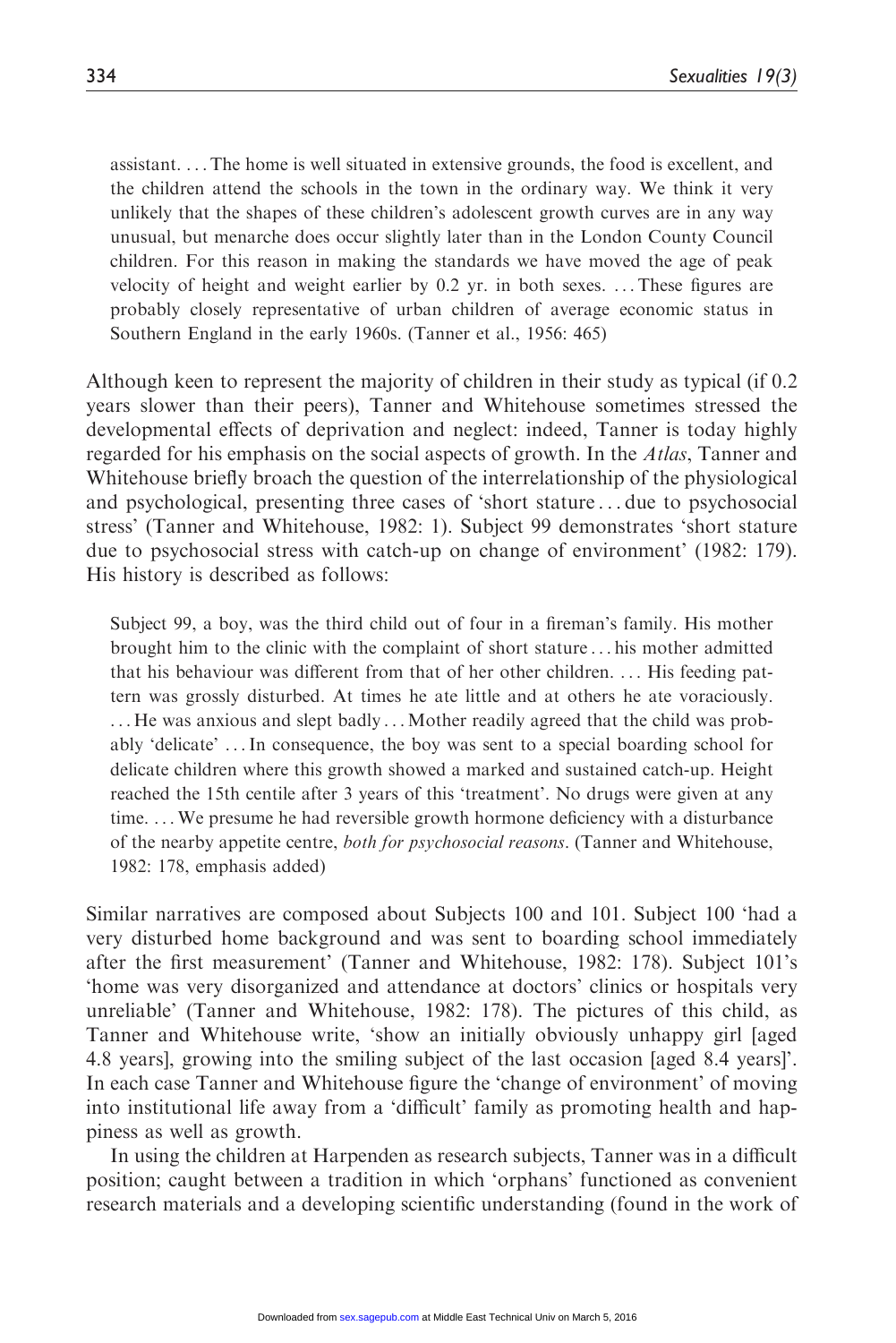John Bowlby and Donald Winnicott for example) of the long-term impact of childhood trauma. This historically specific dilemma is evident in Tanner's writings: although acknowledging that the background of his sample might be physiologically consequential, Tanner underplays the possibly enduring effects of early separation and ignores the difficulties of institutional life for children. He also, as I argue below, remains oblivious to the possibility that his own engagements with Harpenden residents may have been harmful.

## Scaling up puberty: Counting and accounting for differences

Tanner and Whitehouse were particularly interested in growth at puberty. During the Harpenden study, 228 boys and 192 girls were measured every three months as they went through puberty, using manual palpation and tools such as the orchidometer to measure testicular development (Marshall and Tanner, 1969, 1970). Tanner and Whitehouse's laborious approach foregrounded the significant differences in children's growth patterns and the importance of recognizing wide variation in 'normal' development. Through the careful accumulation of detail, Tanner and Whitehouse produced data that multiplied bodies and biological processes, allowing them to 'define the range of variation seen in the development of pubic hair, genitalia and breasts' (Tanner, 1981: 354). Their findings thus highlight both sequence *and* variation. In the *Atlas*, they conclude:

There are very large variations in the ages at which the various manifestations of puberty occur in girls and boys. These variations take three forms.

1. Early or late occurrence of puberty as a whole.

2. Differences in timing between different sequences, i.e. say, pubic hair early in relation to breasts...

3. Differences in the rapidity with which each individual sequence progresses; that is, between the time taken by one girl to pass from the earliest breast bud to an adult breast compared with the time taken by another who starts breast development at the same time. (Tanner and Whitehouse, 1982: 122)

Statistical analysis of the Harpenden measurements, including the radiological data on bone, muscle and fat and the photographs, resulted in the Tanner Scale (1962): a simple graphic tool used to measure and describe children's breast, or testicle and penis, and pubic hair development (see Figures 1 and 2). (Sometimes close-up photographs from the Harpenden study are used instead of the drawings.) These 'pictorial standards' are organized in five stages, and separate the growth of breasts/testicles/penises and pubic hair to allow clinicians and researchers to distinguish different sequences and speeds of growth. The relation of these to the pubertal growth spurt and to the onset of menarche varies. Tanner also produced 'individual-type standards for distance and velocity of height and weight' using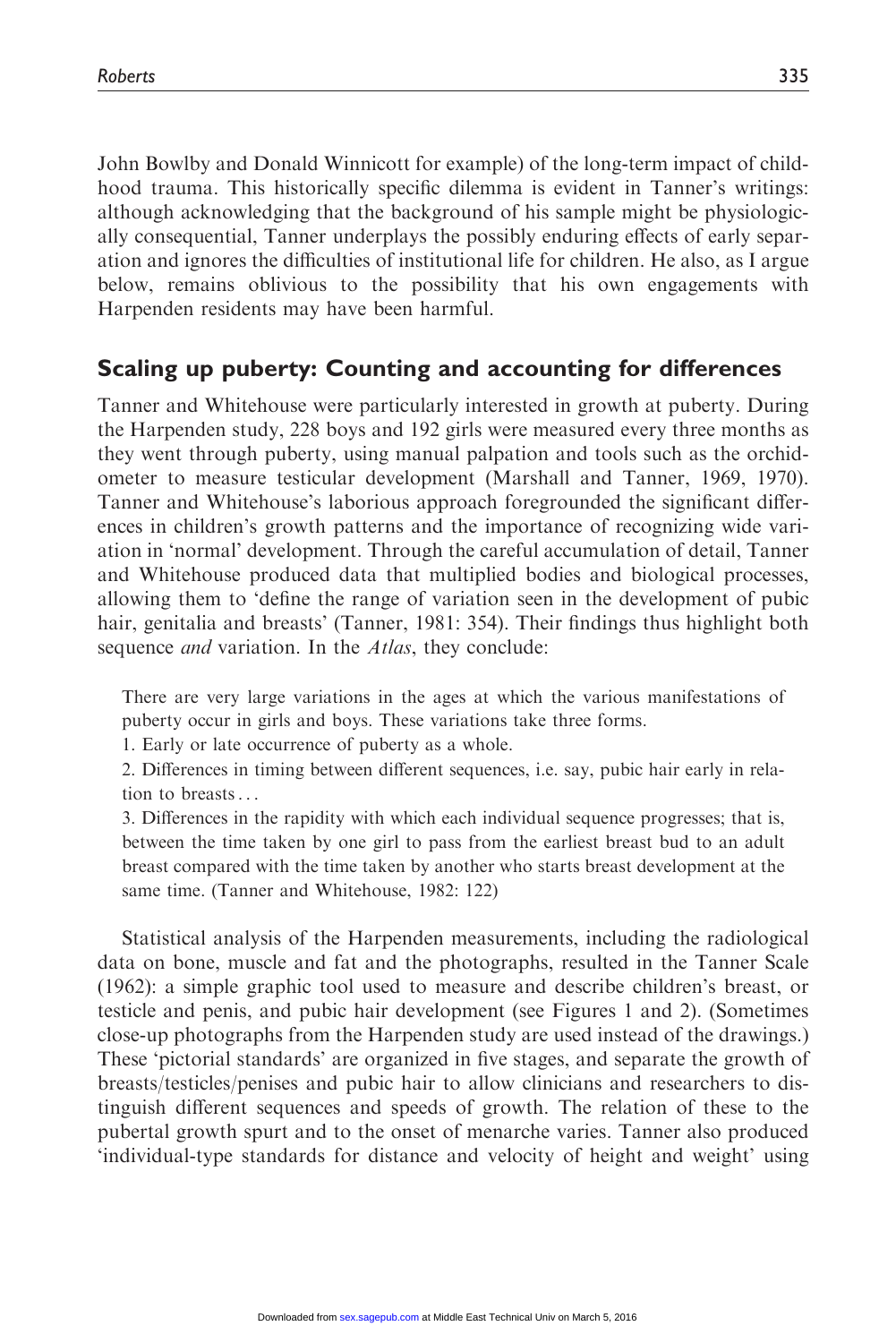

Figure 1. The male and female Tanner Scales. Source: Michal Komorniczak.<sup>1</sup>

his longitudinal data to form the shape of standardized growth curves (Tanner, 1981b: 354).

Through developing these standards, Tanner and Whitehouse figured puberty and growth both as measurable and delineated sequences that can be represented in simple graphical form *and* as processes displaying important individual variation. Although usually predictable, growth and development (as Subjects 99, 100 and 101 highlight) can, according to Tanner and Whitehouse, at least in unusual cases be determined by 'psychosocial' factors.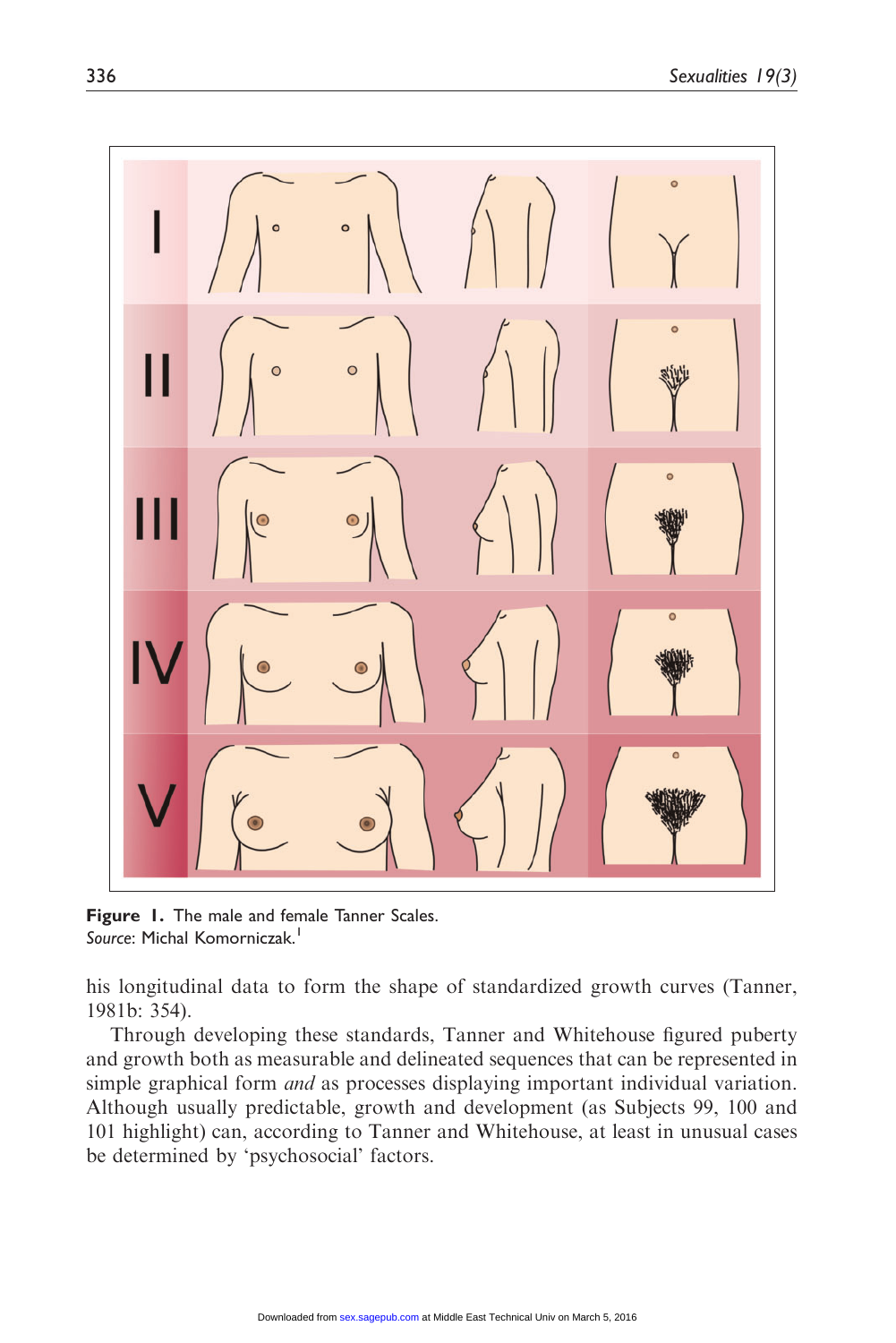

Figure 2. The male and female Tanner Scales. Source: Michal Komorniczak.<sup>2</sup>

# The Tanner Scale and charts travel – and are criticized

Since publication in 1962, the Tanner Scale has become an immensely mobile tool for measuring children's development. Used widely in both research and clinical practice, it has become the standard against which children are measured globally: research papers describe children's breast/testicle and penis or pubic hair growth as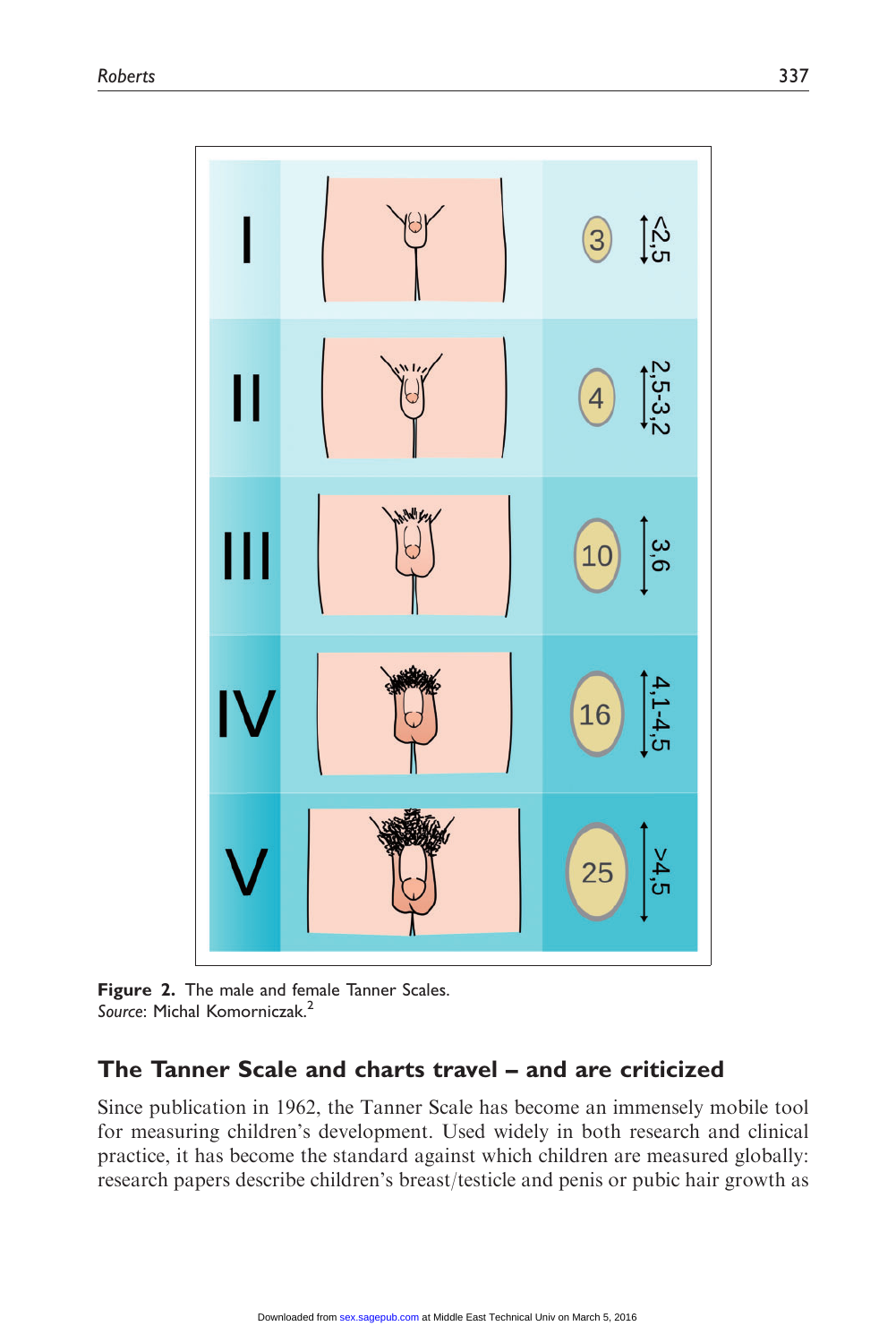'Tanner Stage X' or simply 'B1–B5' or 'PH1–PH5'. In more recent years the scale has also developed a less clinical life. It is available on a wide range of websites: one encouraging young Christian men to understand and control their sexual urges,<sup>3</sup> another reassuring young women about their small breasts.<sup>4</sup> Members of online teen forums discuss their Tanner results, asking anxiously if they are at the 'right' stage for their age.<sup>5</sup> Although usually depicted in graphical form, Tanner's original photographs also appear in non-clinical spaces. On the American Academy of Family Physicians' webpage on 'Disorders of Puberty', for example, the authors use Tanner's photographic scale of breasts, testicles, penises and pubic hair to educate worried parents.<sup>6</sup>

Alongside the flourishing of the Tanner Scale comes some recognition of the cost to young people of having their pubertal stages assessed by adults. Although such practices remain routine in clinical work, research studies now tend to ask young people to assess their own development by making comparisons with Scale images (Cameron, 2002). In early onset puberty this is not possible due to the children's young age, so the standard technique for assessing pubertal stages remains direct human observation.

Tanner's height and weight curves have also been widely used in clinical and research literatures and in public health initiatives. Although the longitudinal 'style' of Tanner's charts remains gold-standard in the UK, the original curves' numerical values are no longer seen as appropriate standards (Wright et al., 2002). Over the later decades of the 20th century, as politics around treating children's atypical growth intensified in the US, the UK and Australia (Hall, 2006; Morrison, 2008; Rayner et al., 2010), pharmaceutical companies began promoting charts based on different data. In a 2005 interview, Tanner suggested that such charts promote over-diagnosis and consequent prescription of hormonal treatments. Hall writes:

The Tanner-inspired longitudinal charts are still sold and used in England, but he said their use had been overshadowed by cross-sectional charts distributed by drug companies or growth foundations that receive financing from companies that make human growth hormone, the use of which has exploded in recent years. (Hall, 2005: 2)

Tanner's acknowledgement of the specificities of the Harpenden sample is sometimes mentioned in recent epidemiological research on pubertal timing. In their paper on British girls' development, for example, Carol Rubin and colleagues write:

As stated by Marshall and Tanner, participants came mainly from the lower socioeconomic sectors of the population. A poor nutritional status and overall well-being in early childhood may well lead to a later pubertal development in these girls compared with what would have been expected in the British population at the time. (Rubin et al., 1992: 502)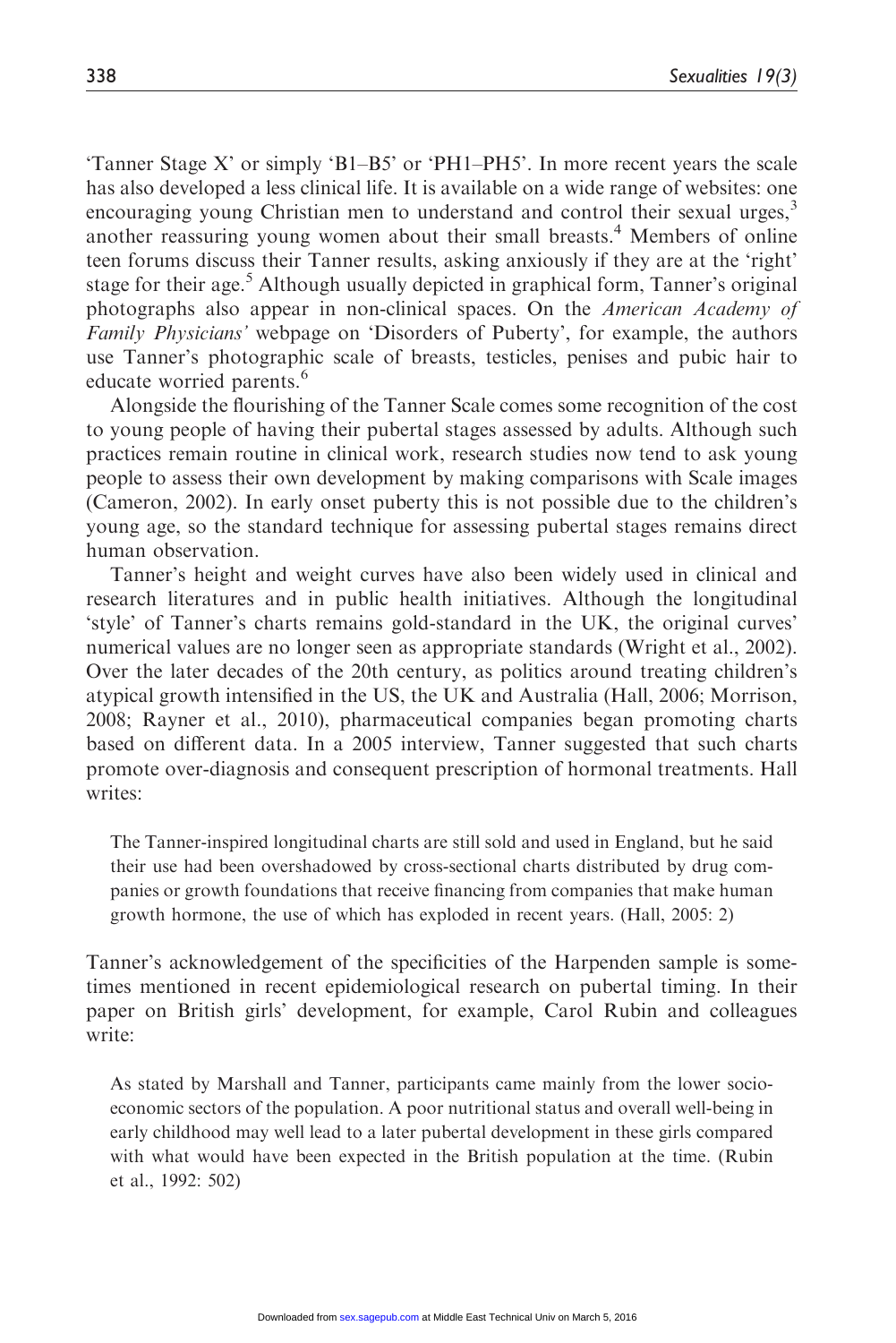In his 2004 parental guide to early puberty, similarly, leading US clinician Paul Kaplowitz (2004: 76) describes the Harpenden sample as 'extremely non-random', arguing that its results should not be seen as constituting a norm for today's children.

In their 2008 review of the epidemiological literature on early puberty, Euling et al. make another criticism: that the participants in the study were all white and so should not be taken as typical for non-white children, who are today seen as notably 'different' in their patterns of sexual development. Although this criticism seems somewhat misplaced – Tanner's papers and the Atlas do include some black participants – Tanner and Whitehouse did not make distinctions according to 'race'. Although intensely problematic, such distinctions sometimes have highly serious implications: discourses around 'racial' and ethnic differences in child growth are central to contested age determination techniques used in assessing child asylum-seekers' cases (Hopkins and Hill, 2010: 141–4).

In these criticisms, contemporary researchers point to the limitations of Tanner and Whitehouse's sample in terms of the timing of 'normal' puberty and consequent assessment of contemporary changes in pubertal development. Importantly, these concerns have not reduced reliance on the Tanner Scale as the standard articulation of the stages of puberty: although sequentially ordered, these can be disarticulated from age-related norms. The children of Harpenden still literally represent 'normal' puberty: photographs of their genitals and breasts (and line drawings based on them) circulate globally as tools with which clinicians, scientists, parents and children measure bodies to make judgements about growth. But what does it mean for a particular group of children living in an English care institution to function in this way? What ethical and scientific questions does their position raise?

# Revisiting Harpenden: The costs of children's participation in research

The post-war encounters between Tanner, Whitehouse and the children at Harpenden took place at a time in which English children were expected to stoically manage psychologically challenging separations from birth families and immersion in moral regimes of institutional care that attempted to replicate family life (Lesko, 2012). Being part of the Harpenden Study exposed children to additional regimes of measurement and exposure (to cameras, instruments and X-rays), requiring them to stand still, tall and quiet. Although reported in some of Tanner's writing, the children's labour as research subjects is largely absent in the published papers. Their detailed contributions are obscured in the simple graphic and photographic representations of the Tanner Scale widely used since in paediatric endocrinology.

In a self-published memoir about life at Harpenden, former resident Phillip Howard describes memories of participating in Tanner and Whitehouse's study (<www.theirhistory.co.uk>). Using text and archival photographs, this memoir is also a call to others to share memories and get back in touch. Howard's generally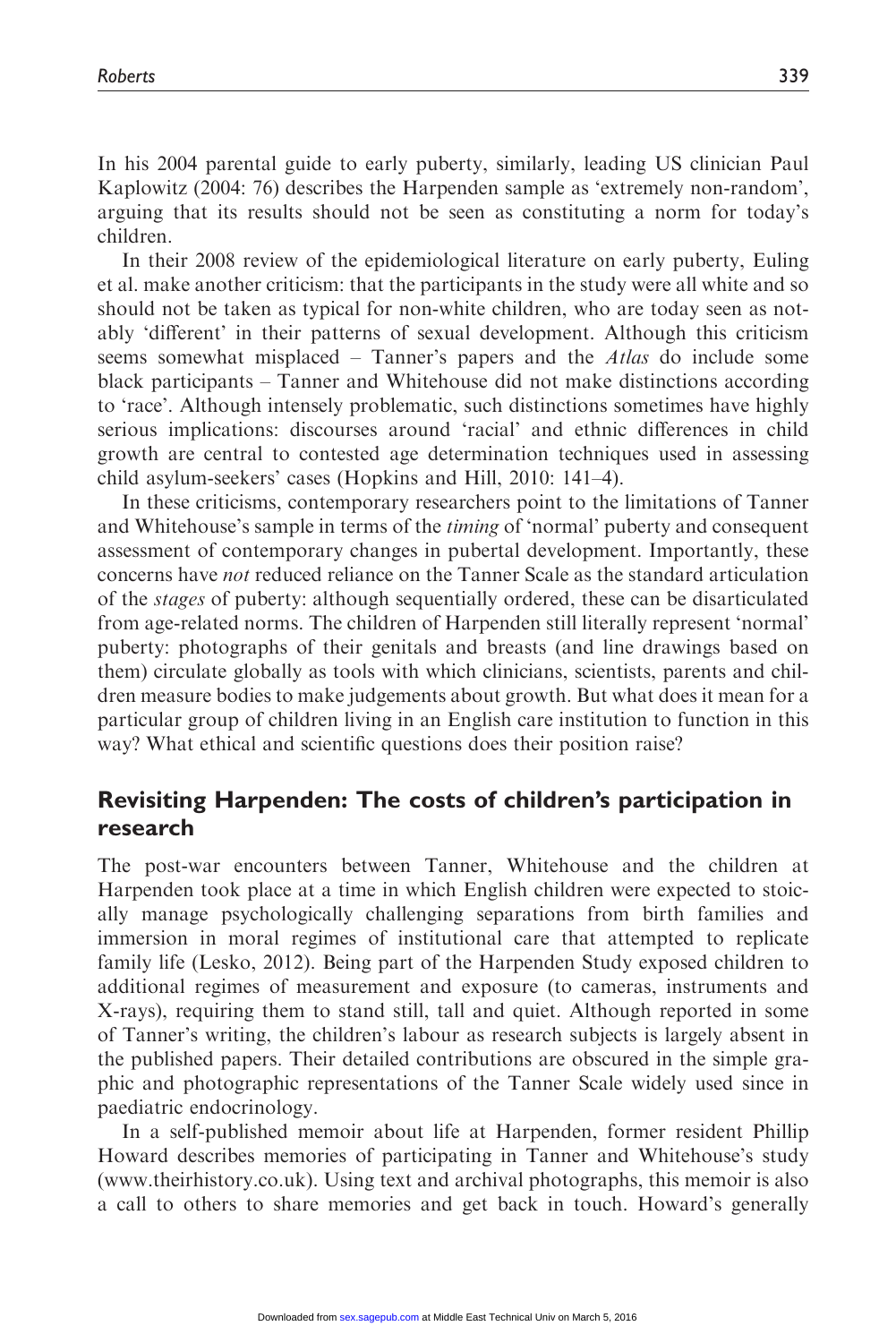positive account of his participation in the Harpenden growth study, which meant welcomed time off school, is rather poignantly undercut by his reference to 'ordinary children' who 'might have been a little scared' of having to do the things he and his friends did. Howard writes:

Our regular visits for the Growth Study Tests every few months were welcomed by most of us. An entire morning off school was something of a treat. The tests took about two hours. There were not that many of us in the group, but as we were all seen individually ... much of the time was waiting to be seen. ... Ordinary children might have been a little scared of having to strip down to their underwear and have parts of their bodies measured in size and density; we took it as fun ... As well as our measurements, photographs of our body stature and growth were taken from our front, back and side. These were done naked, and as there were no girls present, we did not find any reluctance at having such photographs taken. (emphasis added)

Later, Howard describes the embarrassment he and others felt when experiencing a sexual response during the measurement sessions. Here he reveals some of the more difficult elements of life at Harpenden, noting the reaction to sexual arousal boys would have expected from their carers:

If a few of us were embarrassed at times, it was when the staff might have touched certain parts of our body during the tests. When it came to standing up for the photographs, on occasions a few of us experienced erections. With the others occupied with their own part of the test, it was generally only the staff that witnessed our embarrassment. At our young age, we did not understand why things like this should happen. If this had been in front of the Sisters or a Houseparent we could have expected some form of punishment; the medical staff took little notice of us. (emphasis added)

The fear hinted at here is evident in Howard's discussion of the protective pants children wore during the X-rays. In two places, he describes urinating in these pants: sometimes as a prank and sometimes as a fear response:

For a young child on their first session, the plastic pants hid any accident that happened during the X-rays, strong elastic in the leg area, kept this matter secret from the doctor, allowing your return to the dressing area to put your clothes back on and to try and hide the event. In future sessions you would know not to be afraid when it came to putting the plastic pants on ready for your X-ray session, you might find they were already slightly damp.

Howard describes the X-rays as the most 'boring' part of participating in the study: not only did children have to wait a long time but they were also left alone during the test. Wearing the thick plastic pants becomes intertwined in his narrative with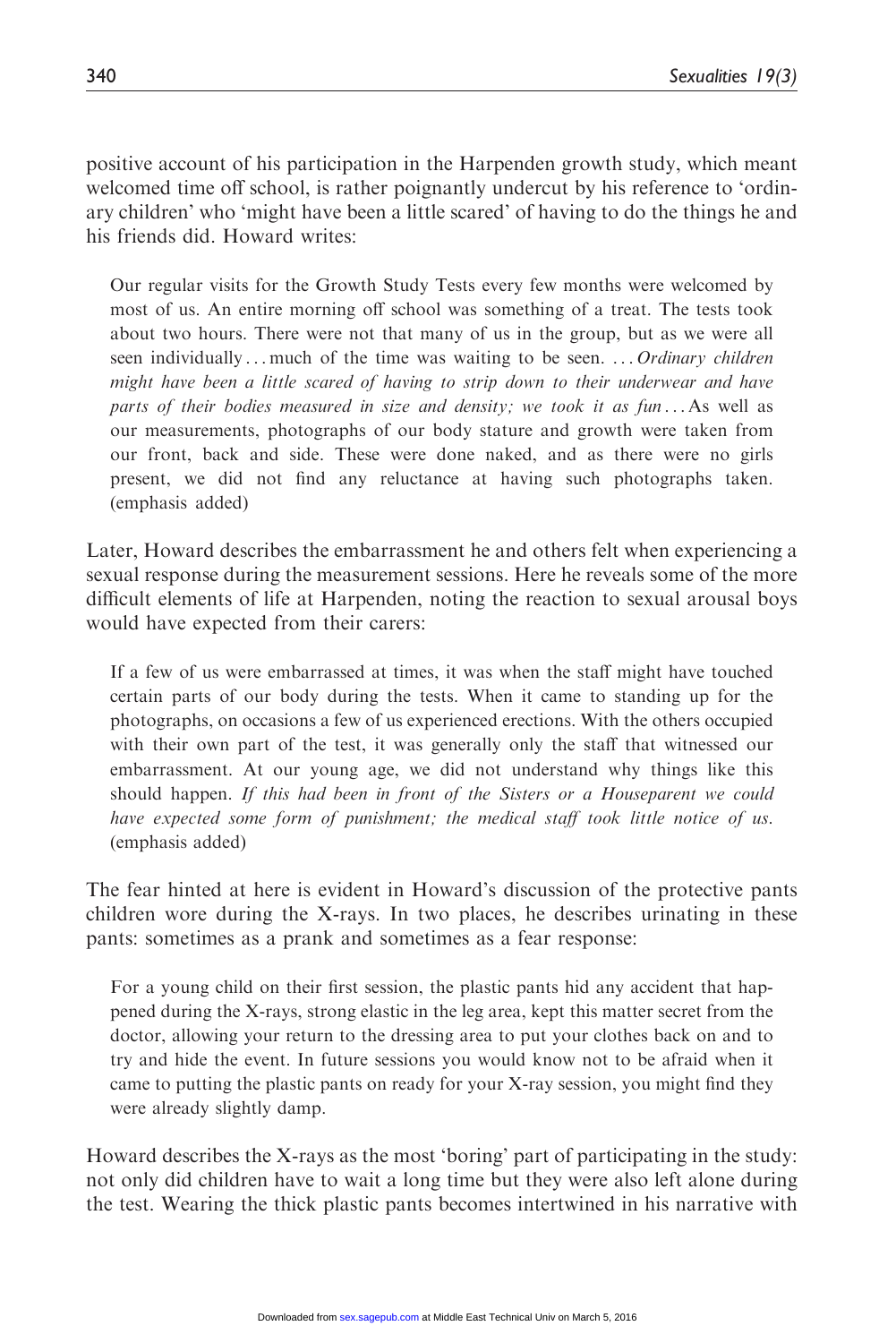this boredom and with the fear of X-rays. At the home, Howard notes, children were sometimes required to wear rubber shorts because they wet their pants. This connection caused confusion:

To children in our Home at the age six or seven, the only reason in our minds why you would be provided with such a garment was that you might wet yourself. At this age we could understand little about the complexes of X-rays, and even if we were older learning that X-rays could be dangerous to certain parts of the body might have introduced even more fear.

Howard's memoir details the historical specificities of the Harpenden study, which was made possible by the fact that he and his friends were not 'ordinary' but rather brave or stoical children living in the care system who could be expected to cope with such challenges and even to 'take them as fun'. His account demonstrates that the production of 20th-century clinical 'norms' of puberty was dependent upon children living in an atypical situation that was sometimes violent and frightening: Howard describes being repeatedly hit by a slipper for wetting his bed and includes a photograph of a group of children in which one boy is wearing the shaming rubber shorts. Tanner, in contrast, assumes in his writings that children's experiences of participating in the Harpenden study were neutral and is, as noted above, very positive about the lives of the children at the National Children's Home.

Scientific and clinical assumptions about the effects of studying and particularly photographing children have recently come under scrutiny, in large part because of the effective activism and scholarship around people born of indeterminate sex (Holmes, 2009; Hughes et al., 2006). Although stating that 'there are no data on the impact that being photographed may have on the patient or their family', for example, Creighton et al. (2002: 67) argue that being photographed, particularly naked and as a child, is likely to have negative effects on at least some patients. 'Medical photography is not a ''neutral'' act', they assert (Creighton et al., 2002: 67). Children with atypical sexual morphology were often, and are still today, photographed naked, with particular attention paid to their genitals. Such photography is sometimes justified clinically (to record a pre-surgical state of the body, for example) but other times is 'simply' a snapshot taken for no clear purpose. Although the Harpenden children were not photographed for clinical purposes, their experiences of being photographed naked may be similar. Indeed, Creighton et al. (2002: 69) show that even images taken of visually 'normal' bodies can cause later distress. They suggest that 'it is reasonable to assume that taking pictures of intimate areas such as breasts or genitals, or a naked full body, would be more likely to cause psychological distress' (2002: 68) and conclude that full naked body images are intrinsically unethical and potentially so damaging that they should never be taken (see also Hughes et al., 2006).

Such photographs also travel in relatively uncontrolled ways: people diagnosed with intersex conditions report unexpectedly coming across images of themselves as children whilst seeking information on their conditions (Creighton et al., 2002: 68).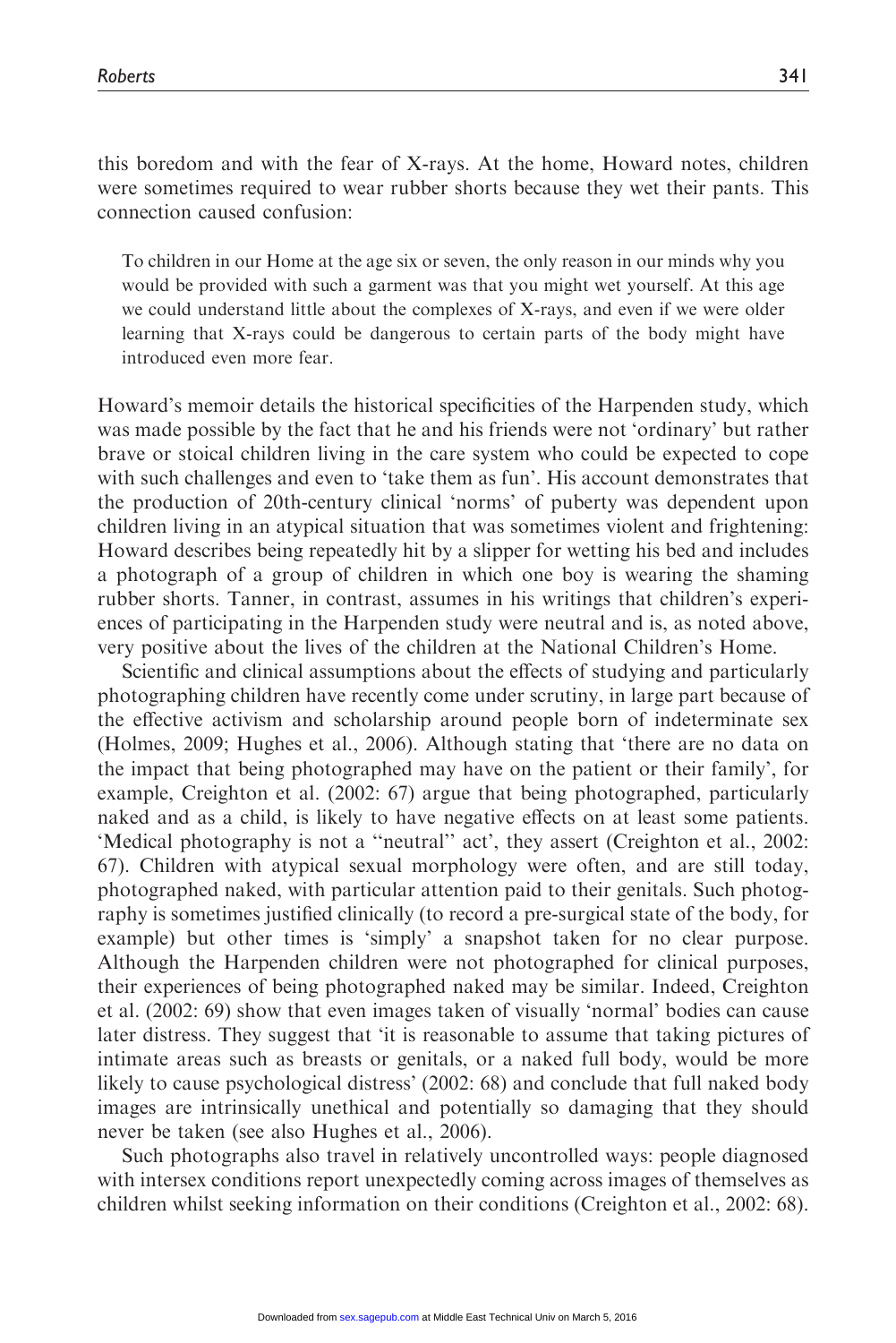The images used in the Tanner study, as mentioned above, have a similar ongoing life: not only were participants photographed over many years, but the images of their naked bodies are repeatedly reprinted in scientific and clinical texts (for example, the *Cambridge Encyclopaedia of Human Growth*) and are available on the internet.

My aim here is not to represent the Harpenden participants as victims but to acknowledge their contribution to Tanner's research and to take seriously the ethical implications of their involvement. My thinking has been strongly influenced by Howard's website. As well as his detailed descriptions, the site contains a set of 'souvenir photographs' that were offered as a treat for participants for good behaviour during the tests. Such images, Howard writes, recognized that they 'had done all everything the people in the white coats had asked'. The photographs show fully clothed children laughing or smiling at the camera, their arms around their friends' necks and waists, seemingly enjoying the experience of posing. Here the gridlines of the photogrammetric equipment and the turntable fade into irrelevance and the young people's liveliness takes centre stage.

### Conclusion

Tanner and Whitehouse's study constitutes a typically 20th-century approach to bodies, both attempting to produce standards through measurement and analysis and in so doing recognizing and documenting variation and differences. Recent scientific work on rising rates of early puberty builds on this tradition: scientists count bodies, plot graphs, make international comparisons and build health policies and treatment protocols around such statistics, whilst at the same time acknowledging that very little is understood about the causes of such trends or indeed the processes initiating puberty in any particular child's body. Contemporary research from a wide range of disciplines also describes children travelling on diverse paths into early puberty: they are adopted internationally, they experience racism, they are overweight, their fathers do not take care of them. Such children do not form coherent populations and their physiological experiences constitute compelling 'mysteries' for contemporary biomedicine and technoscience (Roberts, 2010).

In my analysis, Tanner and Whitehouse's fastidious documentation of sexual development highlights a significant conceptual and ethical point: that it is impossible to clearly distinguish between the physiological, psychological and social aspects of bodies. These elements are always entangled, moving in and out of focus but remaining constantly in productive play. Tanner and Whitehouse's Subject 99 exemplifies this most directly: his short stature, they argue, is 'due to psychosocial stress'. But the same could be said about the development of all the children involved in the Harpenden study *and* of the children described in the contemporary scientific literatures on puberty. In each case, growth and sexual development is a result of an entangled mix of psychological, social and physiological factors. Contemporary discussions of changes to pubertal timing, in my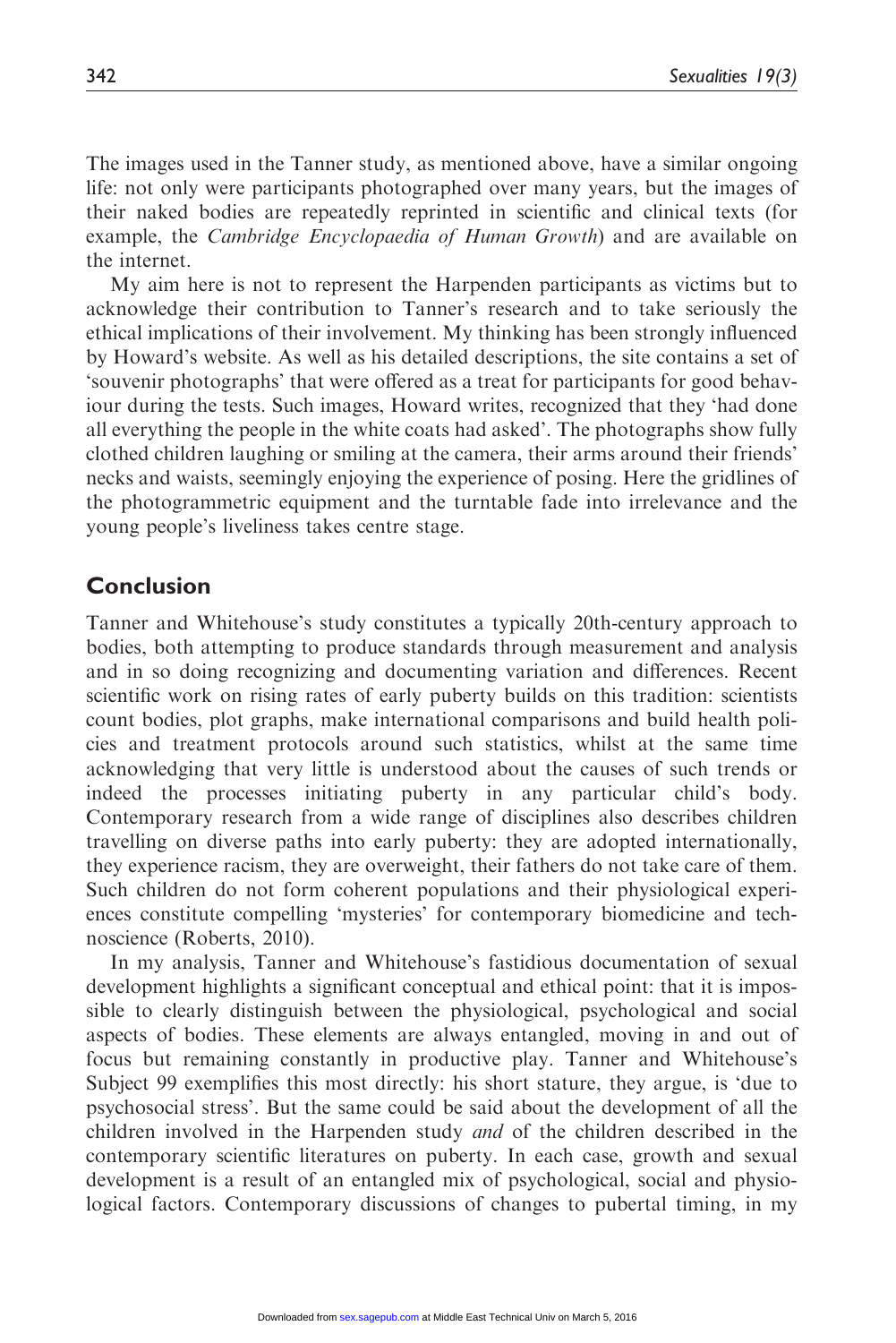view, need to take account of this entanglement and understand where, how and why particular conceptual cuts are made to distinguish the physical, psychological and the social in stories of early developing bodies. Tanner's decision not to include psychological testing, as he himself admitted, skewed the story of child development towards physical explanations, sidelining the psychosocial situation of the Harpenden participants as institutionalized children.

Coming to terms with the historical production of norms and standards like the Tanner Scale rings a salutary note for analysts of contemporary claims about changes to pubertal timing. Tanner's own cautions and recent scientific criticism notwithstanding, the Tanner Scale has functioned effectively for many decades as an international measurement tool and standard depiction of 'normal' developmental stages. Exploring the Scale's history, I conclude that Tanner and Whitehouse's research should not, either ethically or scientifically, be relied upon to provide ahistorical physiological 'norms' or standards. In contrast, however, I suggest that the great and consistently overlooked value of Tanner and Whitehouse's research is its illumination of the bio-psycho-social entanglements constituting both growth and sexual development. Paying detailed attention to Tanner and Whitehouse's complex encounters with the Harpenden children encourages us to honour and explore this entanglement rather than bury it inside standards. Such exploration will produce richer accounts of pubertal development that both recognize the contribution of the Harpenden children to international research on puberty and move Tanner's contention that growth is a complex mix of biological and psychosocial factors onto new political and empirical ground.

### Funding

The research leading to these results has received funding from the European Research Council under the European Union's Seventh Framework Programme (FP7/2007-2013)/ ERC grant agreement no 263657, PPPHS.

### **Notes**

- 1. Figure 1 reproduced with permission from Michal Komorniczak. Wikimedia commons, [http://commons.wikimedia.org/wiki/File:Tanner\\_scale-female.svg;](http://commons.wikimedia.org/wiki/File:Tanner_scale-female.svg) [http://en.wikipedia.](http://en.wikipedia.�org/wiki/Tanner_scale#mediaviewer/File:Tanner_scale-male.svg) [org/wiki/Tanner\\_scale#mediaviewer/File:Tanner\\_scale-male.svg](http://en.wikipedia.�org/wiki/Tanner_scale#mediaviewer/File:Tanner_scale-male.svg)
- 2. Figure 2 reproduced with permission from Michal Komorniczak. Wikimedia commons, [http://commons.wikimedia.org/wiki/File:Tanner\\_scale-female.svg;](http://commons.wikimedia.org/wiki/File:Tanner_scale-female.svg) [http://en.wikipedia.](http://en.wikipedia.org/wiki/Tanner_scale#mediaviewer/File:Tanner_scale-male.svg) [org/wiki/Tanner\\_scale#mediaviewer/File:Tanner\\_scale-male.svg](http://en.wikipedia.org/wiki/Tanner_scale#mediaviewer/File:Tanner_scale-male.svg)
- 3.<lavistachurchofchrist.org/LVstudies/GrowingUpInTheLord/Boys/TannerStage.htm>
- 4.<www.living-with-small-a-cup-breasts.com/breast-development-stages.html>
- 5. [www.virtualteen.org/forums/showthread.php?t¼31701](www.virtualteen.org/forums/showthread.php?t�31701)
- 6.<www.aafp.org/afp/990700ap/209.html>

### **References**

Aksglaede L, Sorensen K, Petersen JH, Skakkebaek NE and Juul A (2009) Recent decline in age at breast development: The Copenhagen Puberty Study. Pediatrics 123(5): 932.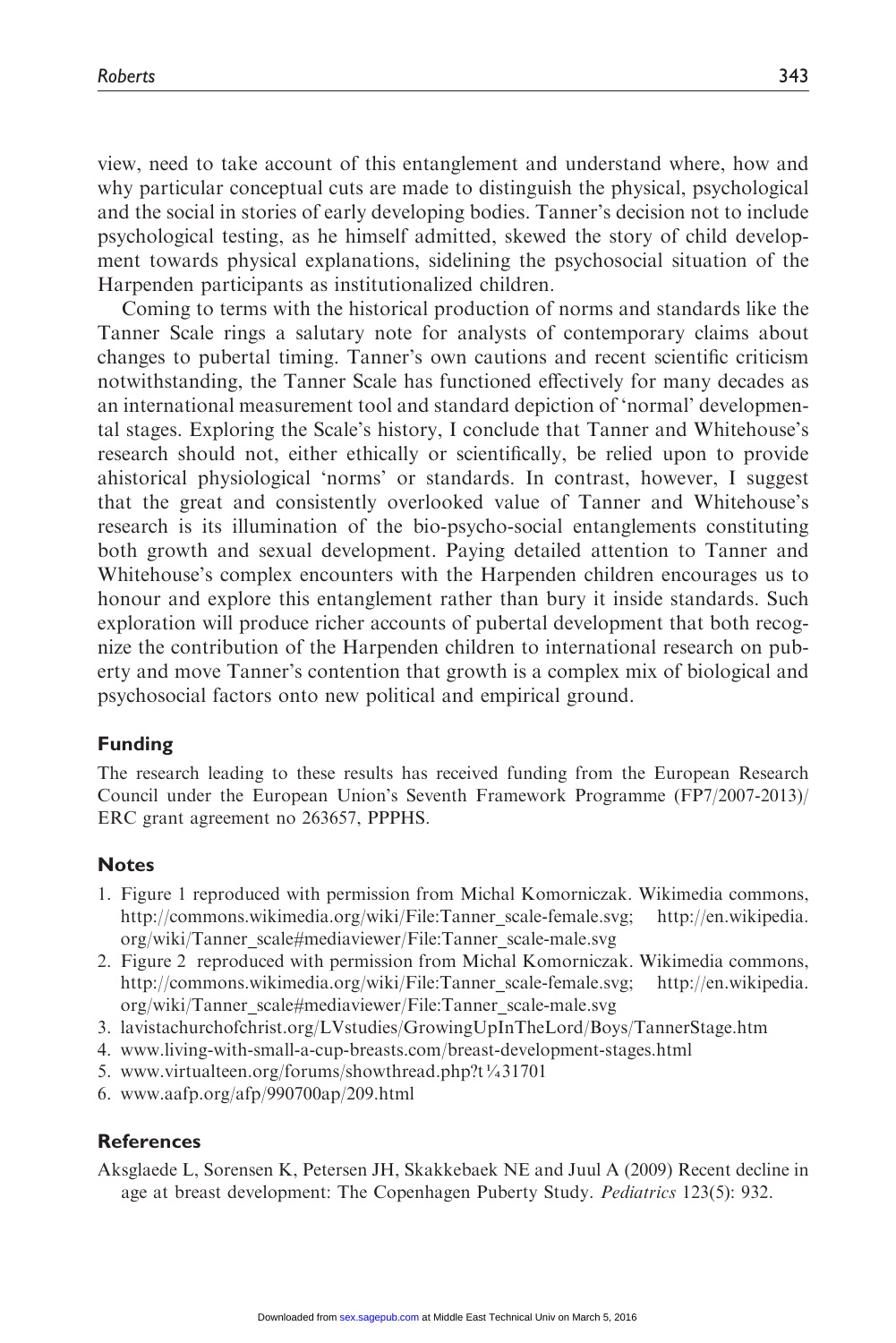- Barad KM (2007) Meeting the Universe Halfway: Quantum Physics and the Entanglement of Matter and Meaning. Durham, NC: Duke University Press.
- Brierley J and Larcher V (2010) Lest we forget ...: Research ethics in children: Perhaps onerous, yet absolutely necessary. Archives of Disease in Childhood 95(11): 863–866.
- Cameron N (2002) Human Growth and Development. San Diego, CA: Academic Press.
- Cooper E (1995) Fully Exposed: The Male Nude in Photography, 2nd edn. London: Routledge.
- Creighton S, Alderson J, Brown S and Minto CL (2002) Medical photography: Ethics, consent and the intersex patient. BJU International 89(1): 67–71.
- Downing J and Bellis MA (2009) Early pubertal onset and its relationship with sexual risk taking, substance use and anti-social behaviour: A preliminary cross-sectional study. BMC Public Health 9(1): 446.
- Epstein S (2007) Inclusion: The Politics of Difference in Medical Research. Chicago, IL: University of Chicago Press.
- Euling SY, Selevan SG, Pescovitz OH and Skakkebaek NE (2008) Role of environmental factors in the timing of puberty. Pediatrics 121(Supp 3): S167.
- Graber JA, Brooks-Gunn J and Warren MP (1999) The vulnerable transition: Puberty and the development of eating pathology and negative mood. Women's Health Issues 9(2): 107–114.
- Hall SS (2005) With his bells and curves, human growth science grew up. The New York Times, 1 March. Available at:<www.nytimes.com/2005/03/01/science/01tann.html> (accessed 10 August 2015).
- Hall SS (2006) Size Matters: How Height Affects the Health, Happiness, and Success of Boys – and the Men They Become. Boston, MA: Houghton Mifflin Harcourt.
- Herman-Giddens ME, Slora EJ, et al. (1997) Secondary sexual characteristics and menses in young girls seen in office practice: A study from the Pediatric Research in Office Settings Network. Pediatrics 99(4): 505–512.
- Herman-Giddens ME, Steffes J, et al. (2012) Secondary sexual characteristics in boys: Data from the Pediatric Research in Office Settings Network. *Pediatrics* 130(5): 2011–3291.
- Holmes M (ed) (2009) Critical Intersex. Farnham: Ashgate.
- Hopkins PE and Hill M (2010) Contested bodies of asylum-seeking children. In: Horschelmann K and Colls R (eds) Contested Bodies of Childhood and Youth. Basingstoke: Palgrave Macmillan, pp. 136–147.
- Hughes IA, Houk C, Ahmed SF and Lee PA (2006) Consensus statement on management of intersex disorders. Journal of Pediatric Urology 2: 148–162.
- Jackson M (1995) Images of deviance: Visual representations of mental defectives in earlytwentieth century medical texts. The British Journal for the History of Science 28(3): 319–337.
- Kaplowitz P (2004) Early Puberty in Girls: The Essential Guide to Coping with this Common Problem. New York: Ballantine Books.
- Larcher V (2009) The development and function of Clinical Ethics Committees (CECs) in the United Kingdom. Diametros 22: 47–63.
- Lederer SE (1992a) Orphans as Guinea pigs: American children and medical experimenters. In: Cooper R (ed.) In the Name of the Child: Health and Welfare, 180–1940, pp. 96–123. London: Routledge.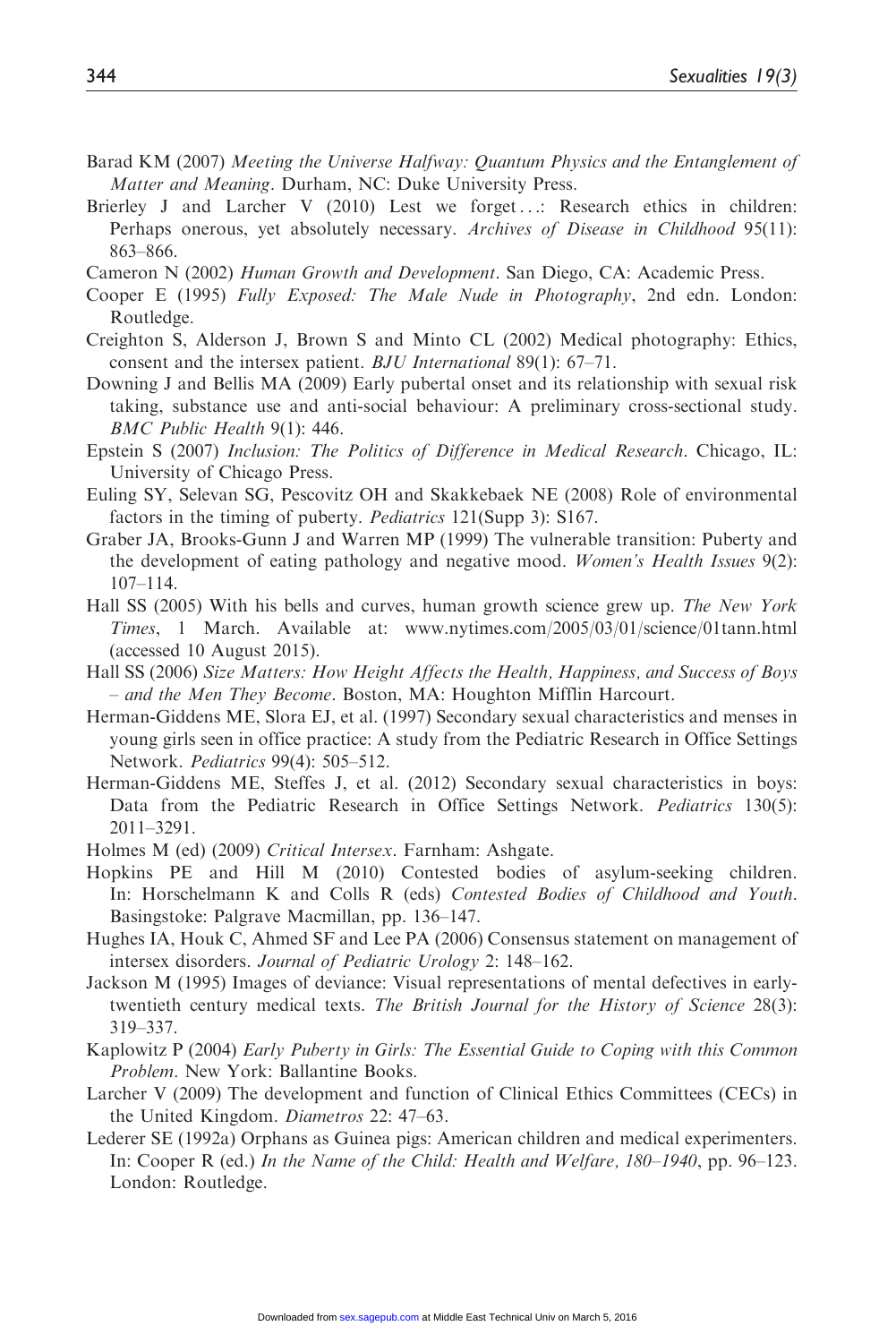- Lederer SE (1992b) Political animals: The shaping of biomedical research literature in twentieth-century America. Isis 83(1): 61–79.
- Lederer SE (2003) Children as guinea pigs: Historical perspectives. Accountability in Research: Policies and Quality Assurance 10(1): 1–16.
- Lederer SE and More E (1996) Subjected to science: Human experimentation in America before the Second World War. Journal of the History of Medicine and Allied Sciences 51(1): 104–105.
- Lederer SE and Grodin MA (1994) Historical overview: Pediatric research. In: Grodin MA and Glantz LH (eds) Children as Research Subjects: Science, Ethics and Law. Oxford: Oxford University Press, pp. 3–28.
- Lesko N (2012) Act Your Age: A Cultural Construction of Adolescence, 2nd ed. New York: Routledge.
- Ma HM, Du ML, et al. (2009) Onset of breast and pubic hair development and menses in urban Chinese girls. Pediatrics 124(2): 269.
- Maehle A-H (1993) The search for objective communication: Medical photography in the nineteenth century. In: Mazzolini RG (ed.) Non-verbal Communication in Science Prior to 1900. Florence, pp. 563–586.
- Marshall WA and Tanner JM (1969) Variations in the pattern of pubertal changes in girls. Archives of Disease in Childhood 44(235): 291–303.
- Marshall WA and Tanner JM (1970) Variations in the pattern of pubertal changes in boys. Archives of Disease in Childhood 45(239): 13.
- Morrison M (2008) Beyond therapy? Investigating biomedical enhancement in the case of human growth hormone. PhD thesis, University of Nottingham, UK.
- O'Connor E (1995) Medical photography and the emergence of anorexia nervosa. Journal of the History of Sexuality 5(4): 535–572.
- Rayner J, Pyett P and Astbury J (2010) The medicalisation of 'tall' girls: A discourse analysis of medical literature on the use of synthetic oestrogen to reduce female height. Social Science and Medicine 71(6): 1076–1083.
- Roberts C (2010) Early puberty and public health: A social scientific pinboard. Critical Public Health 20: 429–438.
- Rubin C, Maisonet M, et al. (2009) Timing of maturation and predictors of menarche in girls enrolled in a contemporary British cohort. Paediatric and Perinatal Epidemiology 23(5): 492–504.
- Tanner JM (1962) Growth at Adolescence, 2nd ed. Springfield, IL: Thomas.
- Tanner JM (1981) A History of the Study of Human Growth. Cambridge: Cambridge University Press.
- Tanner JM (1986) Use and abuse of growth standards. Human Growth 3: 95–109.
- Tanner JM (1998) A brief history of the study of human growth. In: Ulijaszek SJ, Johnston FE and Preece MA (eds) The Cambridge Encyclopaedia of Human Growth and Development. Cambridge: Cambridge University Press, pp. 2–13.
- Tanner JM and Inhelder B (eds) (1956) Discussions on Child Development: A Consideration of the Biological, Psychological, and Cultural Approaches to the Understanding of Human Development and Behaviour, Vol. I: The proceedings of the first meeting of the World Health Organization Study Group on the Psychobiological Development of the Child, Geneva, 1953–1956. London: Tavistock Publications.
- Tanner JM and Whitehouse RH (1982) Atlas of Children's Growth: Normal Variation and Growth Disorders. London: Academic Press.